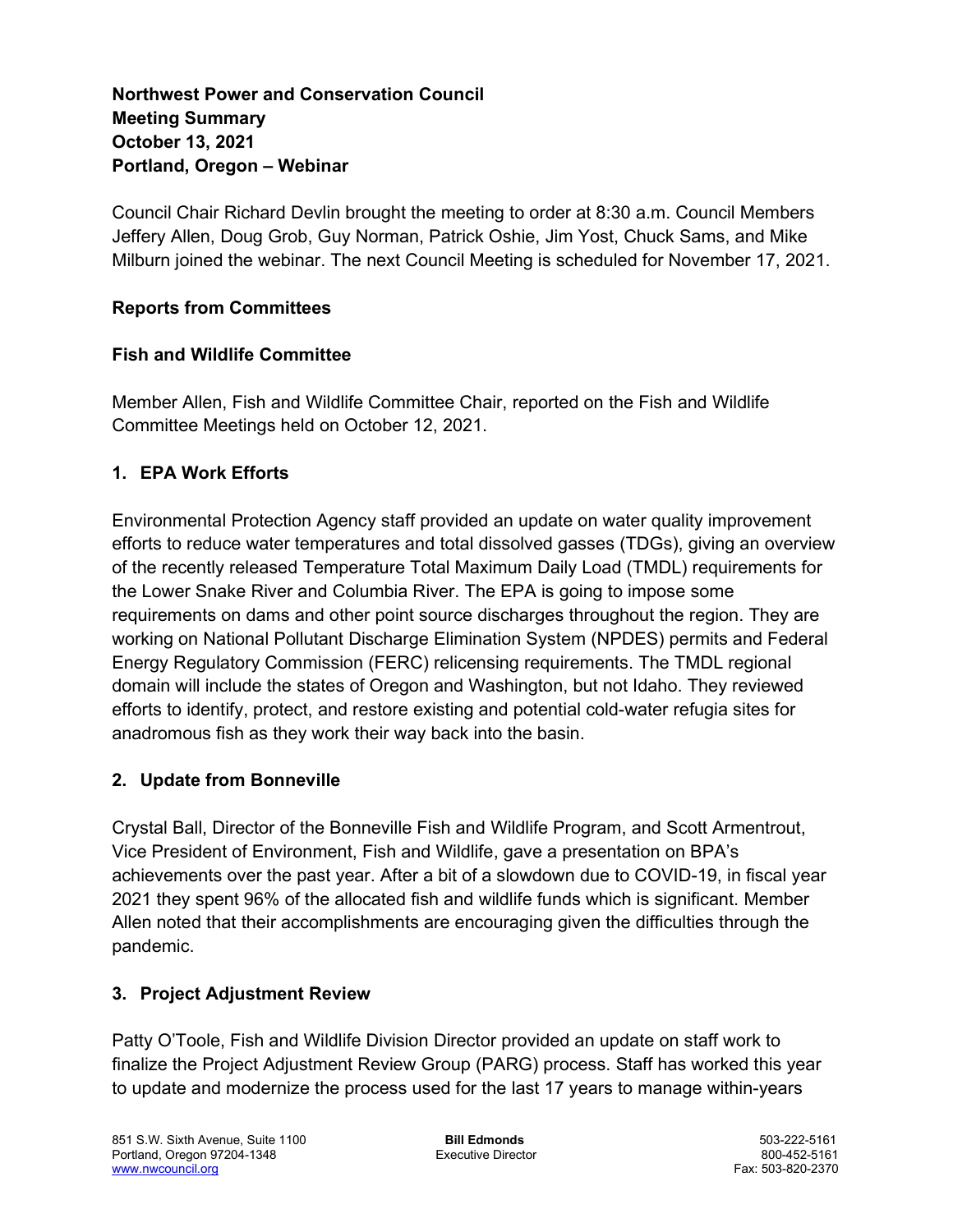changes to Fish and Wildlife Program projects funded by Bonneville. Staff will reach an agreement with BPA in the coming months on how the PARG will function going forward.

# 1. Staff Update

Staff provided an overview of the Independent Scientific Review Panel's (ISRP) preliminary findings for 124 projects including hatchery operations and maintenance (O&M), fish screen O&M, habitat restoration, and monitoring and evaluation activities. Of the projects in the review, 73 "meet science review criteria," of which 41 projects have conditional review comments. There are 37 projects that need to provide additional information to determine if they fully meet scientific review criteria. In addition, the ISRP found that 12 projects are not amenable to science review and received a "not applicable" comment. Project sponsors have 2 months submit requested responses.

# Power Committee

Member Oshie, Power Committee Chair, reported on the Power Committee Meeting held on October 12, 2021.

# 2. Oregon Department of Energy Recap of 2021 Legislative Session

Representatives from the Oregon Department of Energy (ODOE) reviewed Oregon's 2021 Legislative Session. The legislature passed a new clean energy standard for the state at 100 percent zero-emissions electricity by 2040, meeting 80 percent of the goal by 2030 and 90 percent by 2035. No new fossil fuel plants will be built in Oregon under the new legislation. There will be an increased public purpose charge collected from all ratepayers and \$50 million will be invested to fund incentive programs to meet the goals of the legislation. Electric vehicle (EV) infrastructure will be funded, collected in rates largely through the investor-owned utilities. EV infrastructure will be built in some new commercial, multifamily dwellings and possibly behind the meter in individuals' homes. The legislature directed ODOE to produce a Regional Transmission Organization (RTO) analysis, and analysis of floating offshore wind energy, and a renewable hydrogen study. Finally, the legislature included \$10 million for solar power and energy storage grants.

# 3. Avista Clean Energy Implementation Plan

Avista recently completed a draft of its first Clean Energy Implementation Plan. Electric utilities in Washington are now required to develop these plans to comply with the Clean Energy Transformation Act (CETA), which was adopted in the state during the 2019 legislative session. Clean Energy Implementation Plans outline the pathways utilities plan to use to achieve emissions-reduction milestones, and how they will comply with the requirements in CETA to ensure that the transition to 100 percent clean electricity is equitable to customers. Avista has plans to produce at least 50 gigawatt hours of energy efficiency every year through 2025. Sixty to seventy percent of the plan's energy efficiency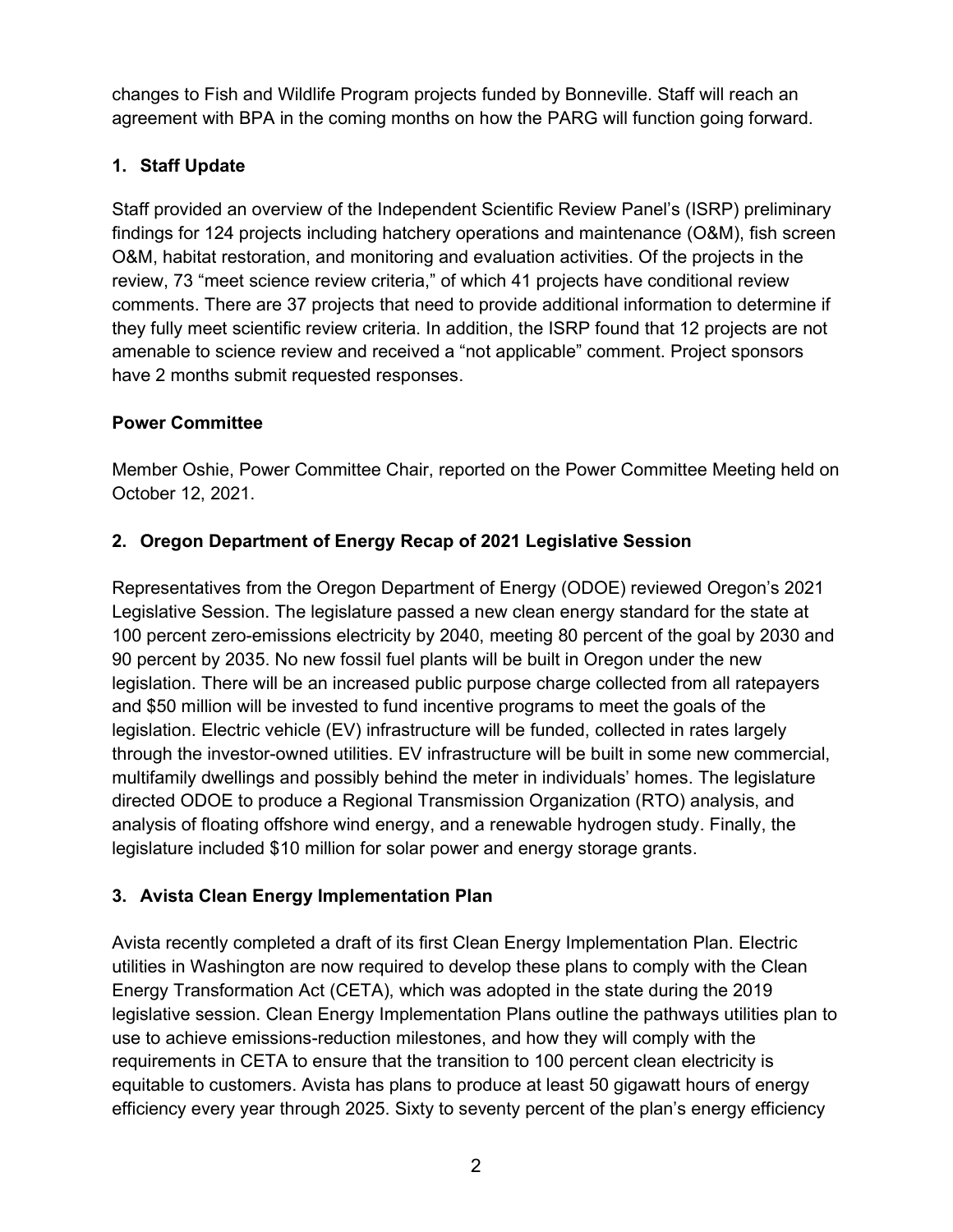targets will come from the commercial and industrial sectors. The plan also projects 30 megawatts of demand response from industrial customer potential. Avista filed their Clean Energy Implementation Plan this month, and they plan to issue new requests for proposal for resources in the next 6 months.

Fish and Wildlife and Power Committee meeting materials for October 2021 can be found here: https://www.nwcouncil.org/meeting/council-meeting-october-13-2021

# Council Meeting Agenda Items

# 1. Regional Technical Forum: Approval of the RTF 2022 Work Plan, Approval of the RTF 2022 – 2024 Membership

Regional Technical Forum (RTF) Manager Jennifer Light presented an overview of the proposed 2022 RTF Work Plan and Budget for Council approval. The RTF works on a calendar year and is supported primarily by separate Bonneville and regional utility funding. Under the charter, the Council has authority for approving the RTF's work plan and budget, with input from the RTF Policy Advisory Committee and interested parties.

Member Oshie commented to the Council that the RTF Policy Advisory Committee fully supported the work plan and budget and gave commendations to Light for her management of the RTF program, her Policy Advisory work, and the completion of the plan.

# Motion to approve the Regional Technical Forum 2022 Work Plan and Budget

Vice-Chair Norman moved that the Council approve the 2022 Regional Technical Forum Work Plan and Budget in an amount of \$2.09 million, as presented by staff and recommended by the Regional Technical Forum Policy Advisory Committee.

Member Yost seconded. No discussion. Voice vote – all in favor, none opposed. Motion was approved.

Light also presented on the appointment of the 2022 – 2024 Member slate including Chair and Vice-Chair for Council approval. Under the charter, the Council – in consultation with the Chair of the Power Committee and the Power Division Director – appoint the RTF members every three years, and 2021 is the last year of the current member appointments. Light recommended that the Council reappoint herself, RTF Manager for the Council, as RTF Chair, and appoint Mark Jerome of CLEAResult as RTF Vice-Chair. Mark has served on the RTF for five previous terms. He has deep expertise in the efficiency industry and in the work of the RTF itself. He is widely respected across the RTF and will serve as an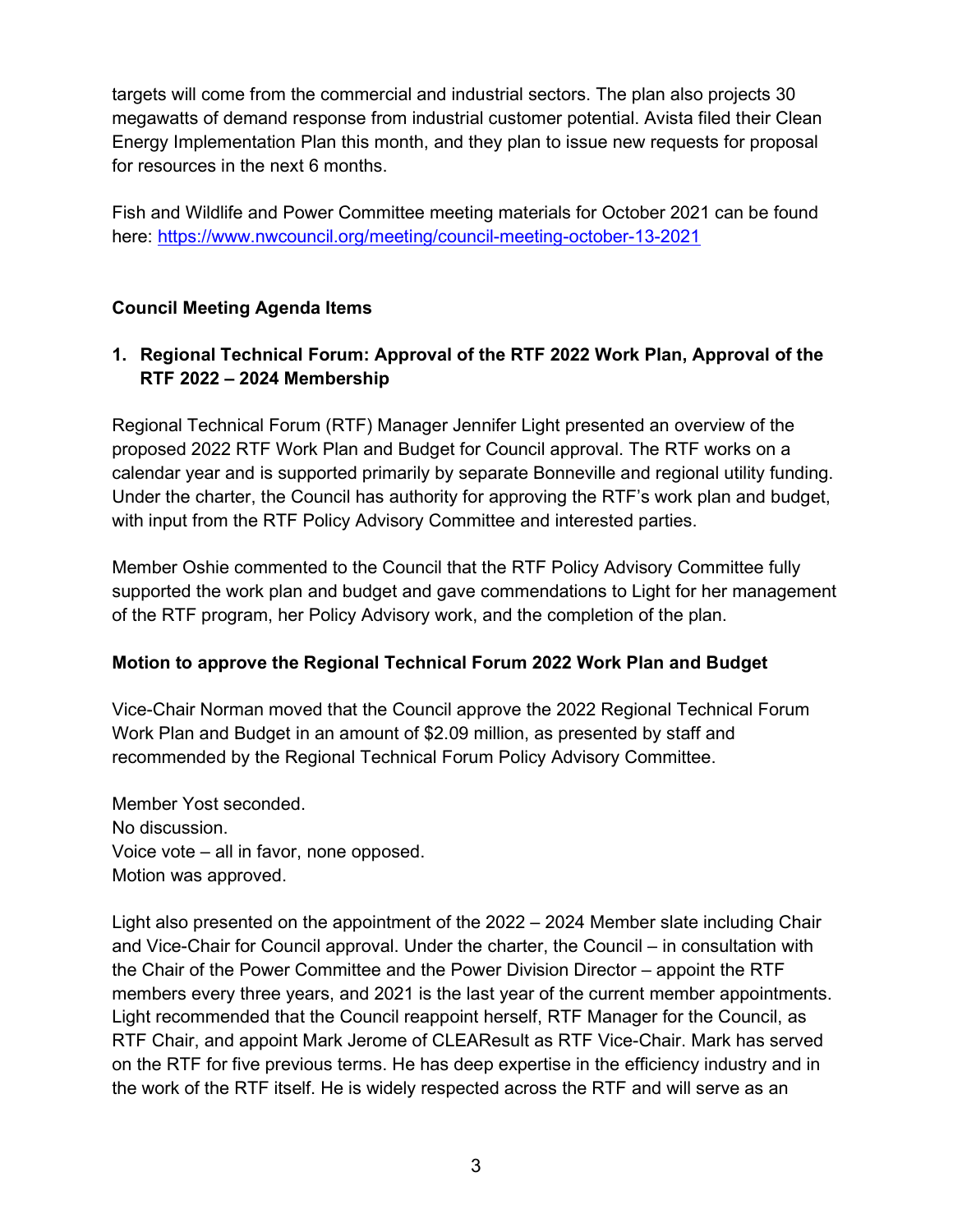excellent Vice-Chair in the next three-year term.

# Motion to approve the Regional Technical Forum 2022 - 2024 membership appointments

Vice-Chair Norman moved that the Council approve the 2022-2024 Regional Technical Forum membership, including the reappointment of Jennifer Light as RTF Chair and the appointment of Mark Jerome as RTF Vice-Chair, as recommended and presented by staff.

Member Yost seconded. No discussion. Voice vote – all in favor, none opposed. Motion was approved.

Presentation materials are posted with this summary here: https://www.nwcouncil.org/sites/default/files/2021\_1012\_4.pdf

### 2. NorthWestern Energy 2020

Ben Fitch-Fleischmann, Ph.D., Manager of Energy Supply Planning at NorthWestern Energy discussed the 2020 Supplement for the 2019 Electricity Supply Resource Procurement Plan and other matters at NorthWestern Energy in Montana.

NorthWestern Energy (NorthWestern) has assembled its 2020 Supplement to the 2019 Electricity Supply Resource Procurement Plan (2019 Plan) to provide additional information about certain key aspects of the 2019 Plan and ongoing developments in regional markets and supply planning efforts in the Pacific Northwest. The key issues addressed in this 2020 Supplement include:

- The development of a Resource Adequacy program for the region;
- The application of Effective Load Carrying Capability (ELCC) as a measurement of the capacity contribution provided by variable energy resources like wind and solar and energy-limited resources like batteries and pumped hydroelectric (hydro) energy storage;
- An analysis of the duration of events when NorthWestern is capacity deficit and discussion of the implications this has for future resource considerations; and
- Additional modeling scenarios.

The key conclusion of the 2019 Plan remains the same: the region faces an increasing probability of near-term deficits in its power supply during peak load conditions, and the chance of shortages is expected to grow unless the region invests in new capacity.

Outages in California suggest that shortages may be arriving sooner than expected.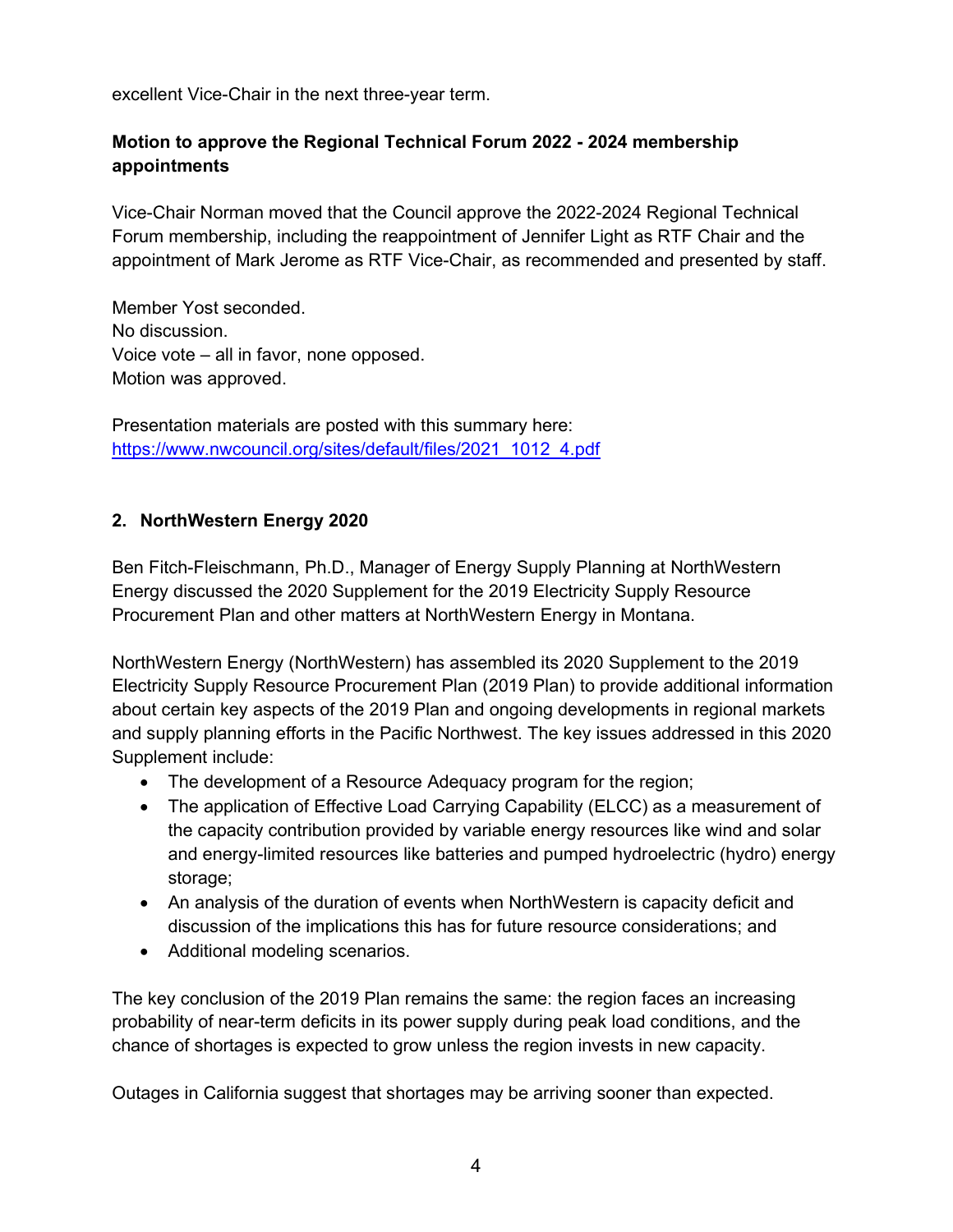According to the California system operator, these shortages occurred in part because "resource planning targets have not kept pace to lead to sufficient resources that can be relied upon to meet demand in the early evening hours."

Fitch-Fleischmann explained that during the heat dome event in June 2021, NorthWestern had periods where they were serving their balancing area load with more than 50% imported power. Of the over 1,900 MW peak load, more than more than 50% of that was being served by power off of their system that they had to import over the transmission system and largely from the Pacific Northwest. He described this as too large a number in terms of capacity needs and the transmission system's limited ability to import that much power.

NorthWestern currently stands out as the utility that relies most heavily on others to meet peak needs. Although other utilities are seeking to add new capacity to serve their customers' peak needs, it is unwise and unreasonable for NorthWestern to expect these utilities to add sufficient extra capacity that would be necessary to meet their peak needs in addition to their own.

Utilities across the region, including NorthWestern, are taking action to maximize the costsavings from coordinated and efficient sharing of generation resources by taking advantage of geographic diversity in the timing of renewable generation and peak loads. While the timing of peak electricity demands across the region is correlated (the weather patterns are generally similar), there is some variation across different utilities' service areas.

Efforts to develop a program to coordinate the sharing of resources will allow the region's utilities to capture potential benefits of diversity in loads and weather-driven generation and thereby reduce the total cost of a reliable and adequate power supply for the region as a whole and to the participants. The development of this program is being led by the Northwest Power Pool. Though the program is still in development, it is likely that utilities that participate will be required to meet the program's resource adequacy standards or will be assessed penalties for failing to meet those standards.

NorthWestern is actively taking steps to address their capacity shortage. This includes requesting proposals for 1 to 3-year contracts for capacity from existing resources and proposals for longer-term capacity, which could be in the form of new generation resources or longer contracts (>3 years) with existing resources.

Member Grob asked Fitch-Fleischmann how NorthWestern would be positioned currently and going forward if there were to be an extreme weather event given that they're so reliant on the region, there will be more thermal shutdowns, and the paradigm is shifting to renewables.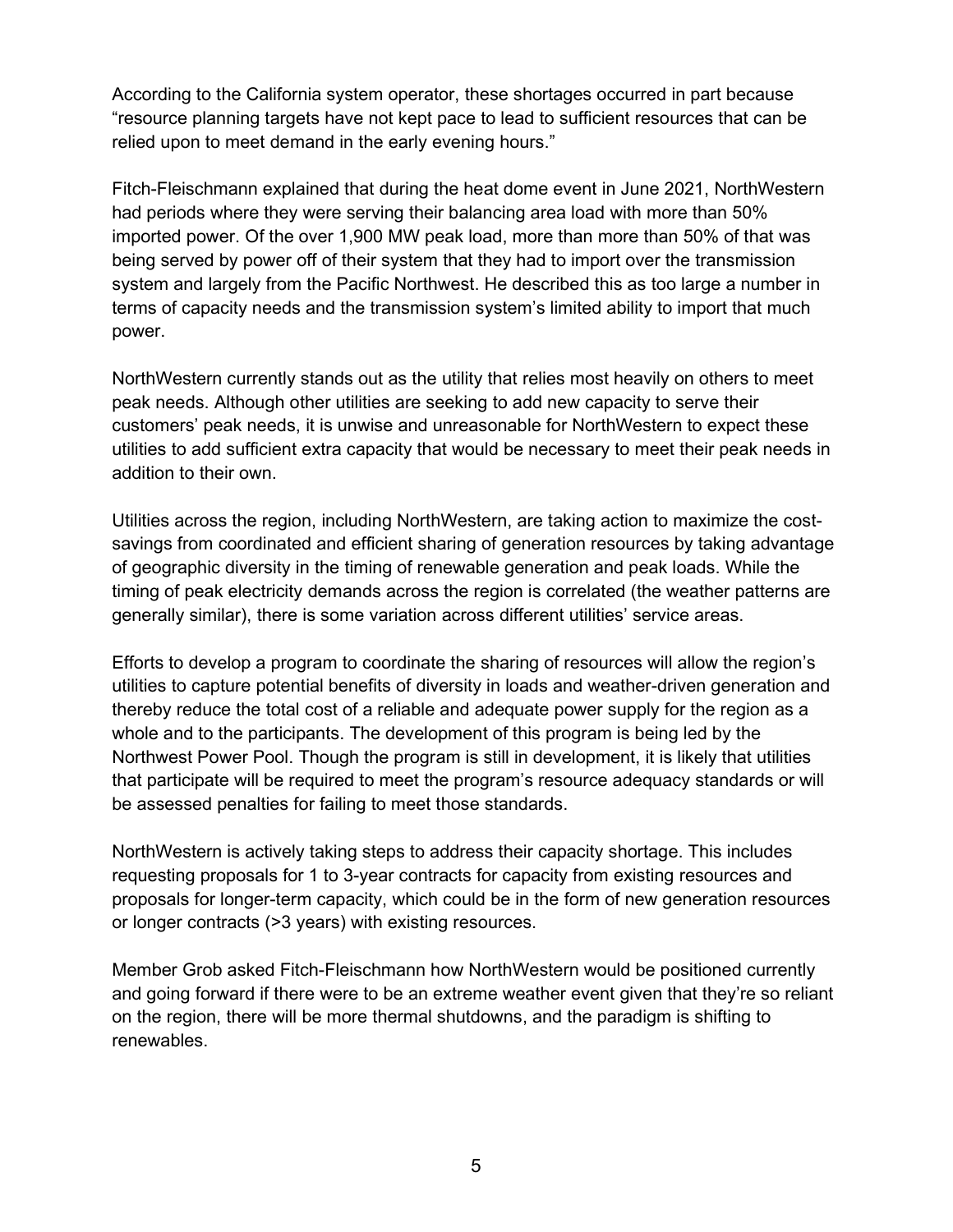Fitch-Fleischmann said they are very concerned about a situation like that. The addition of new dispatchable capacity doesn't close the forecast peak load gap. There is a contract with Canadian Hydropower which is a big piece that has firm transmission. Northwestern's portion of Colstrip is not big (just over 200 MW), but it's another key piece. An additional challenge is that there is limited access to new gas supply. Building additional gas generation challenges the gas system in terms of pipeline capacity and access to the gas supply. They are concerned and working aggressively to find contracts for capacity in the region to cover this short-term position. In the long term they'll have to figure out additional sources of capacity whether that's in contracts with resources that have firm transmission that they can bring on to their system, or the addition of new resources located on the system without the need for transmission.

Presentation materials are posted with this summary here: https://www.nwcouncil.org/sites/default/files/2021\_1012\_1.pdf

# 3. PacifiCorp 2021 Integrated Resource Plan

Shay LaBray, Director of Resource Planning at PacifiCorp shared some of the outcomes and highlights of PacifiCorp's 2021 Integrated Resource Plan (IRP).

PacifiCorp filed its 2021 IRP on September 1. This latest rendition of the independently owned utility's 20-year roadmap for the future grapples with many of the same topics that the Council worked through in the draft 2021 Power Plan – retiring thermal units, state clean energy and decarbonization policies, maintaining resource adequacy, augmenting the transmission system, and ensuring reliability and resiliency across PacifiCorp's diverse service territory.

PacifiCorp's 2021 IRP builds upon the results of the 2017 and 2019 IRPs and identifies new investments including those in renewable energy, advanced nuclear (for the first time in a PacifiCorp IRP), storage, demand response, energy efficiency, and modernized transmission. IRP near-term actions include:

- 3,294 megawatts (MW) of renewables with storage capacity through 2024
- Approximately 2,000 MW of additional renewables with storage capacity by the end of 2026
- 500+ MW of new energy efficiency
- 550+ MW of demand response programs
- High-voltage transmission projects
- 500 MW advanced nuclear demonstration project in Wyoming by 2028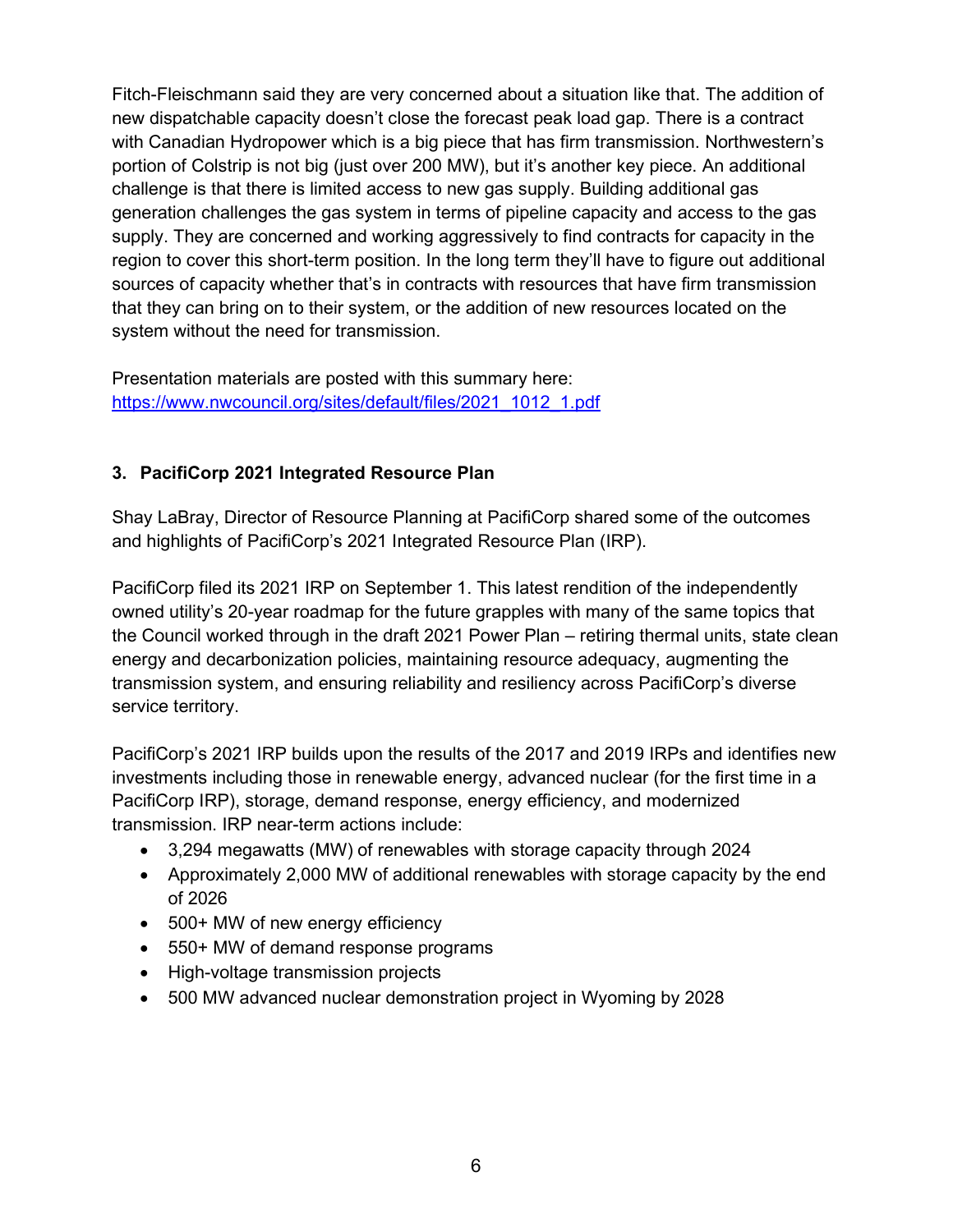For a longer-term view, LaBray shared PacifiCorp's 2021 IRP 20-Year Preferred Portfolio which demonstrates their vision to continue growth into a grid powered by clean energy. These long-term actions include:

- 4,290 MW of incremental savings through energy efficiency programs.
- 5,628 MW of new solar resources (most paired with storage).
- 3,628 MW of new wind resources.
- 4,181 MW of storage collocated with solar resources, 1,400 MW standalone battery storage and a 500 MW pumped hydro storage project.
- 2,448 MW of direct load control programs.
- 500 MW of advanced nuclear in 2028 (Natrium™ demonstration project), with another 1,000 MW of advanced nuclear over the long term.
- Reduction of over 4,000 MW of coal-fueled generation capacity and over 1,550 MW of natural gas-fueled generation capacity through 2040.

Member Grob asked about the geographical transmission capability of the Natrium demonstration project. LaBray said that they modeled the Natrium project at the Naughton facility in Wyoming to come online after the retirement of the two coal units and use the existing transmission there. She noted that the final site selection of the Natrium facility is slated for the end of the year and subject to change pending TerraPower review.

Member Oshie asked what capacity resources PacifiCorp has now by MWH and what is the forecast of the necessary peak capacity for PacifiCorp's system. LaBray said that their system coincident peak load ranges from almost 10,500 MW today to above 12,000 MW through the 2040 and the planning period. They have about 5,200 MW of coal on their system, but the majority of the units are being retired by 2040. Their portfolio is diverse across the system with solar, wind, hydro, and others.

The 20-Year Preferred Portfolio shows significant greenhouse gas emissions reductions driven by coal plant retirements and the addition of renewables and storage. These reductions include:

- 74% reduction in greenhouse gas emissions from 2005 levels by 2030, increasing from a 59% reduction outlined in the 2019 plan.
- 98% reduction in greenhouse gas emissions from 2005 levels by 2050.

LaBray highlighted that PacifiCorp's participation in the energy imbalance market (EIM) has significantly lowered costs for their customers, delivering \$310 million in savings. She also showed that PacifiCorp's retail rates have been lower than the U.S. average rates for the past six years. They continue to work with other western power providers and explore market options to improve reliability and increase savings. Reliability and resiliency are major focuses in the 2021 IRP covering investments in grid reinforcement, transmission, and wildfire mitigation risk. LaBray highlighted investments to ensure a reliable grid and investments to modernize the transmission network.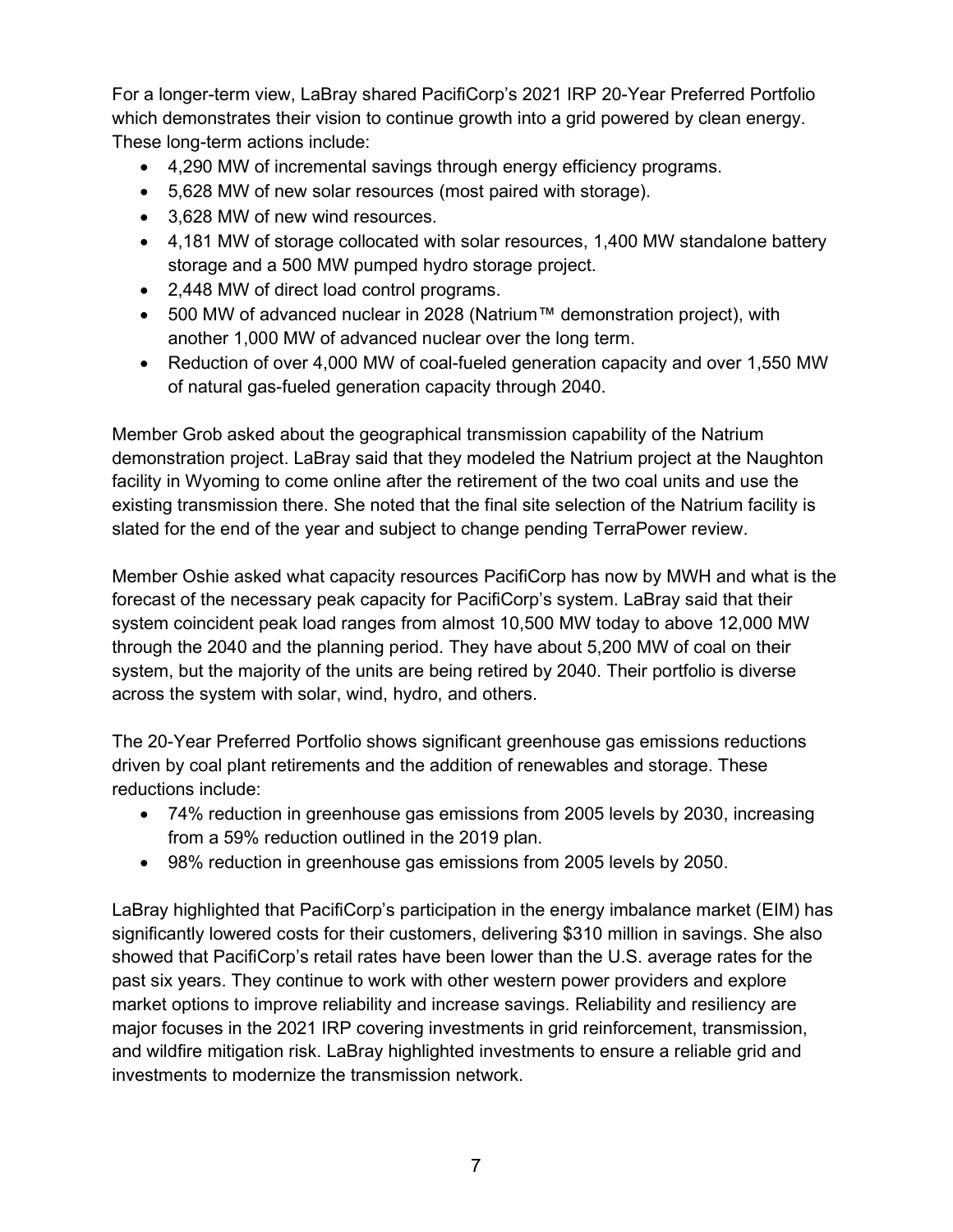Presentation materials are posted with this summary here: https://www.nwcouncil.org/sites/default/files/2021\_1012\_2.pdf

# 4. Reflection on the State of the Council

Executive Director Bill Edmonds gave a brief history of the Northwest Power Act and the Council and expressed his pride and gratitude for the great work of Council Members, Central, and State Staffs. He said that while certainly not alone in this challenge, the Council has had to operate through the trials of the pandemic – and has done so admirably. He stressed the importance of every division highlighting the tireless work of the Power Division working long hours to complete the 2021 Draft Power Plan, and the great work of the Fish and Wildlife Division coordinating presentations for 122 enhancement and mitigation projects and creating a process to measure toward objectives. He also emphasized the important work of the DEI working group and the work to develop a comprehensive strategic plan consistent with the Northwest Power Act to help guide the Council's work into the future. Edmonds concluded with a hopeful look forward to a post-COVID future and expressed his confidence that the Council will continue to adapt to changing times and emerge as a stronger organization.

Member Norman commented that he appreciated Bill's recognition of the hard work of staff and in reflecting that he's proud of staff, it shows true leadership.

Chair Devlin expressed that he believes the Council made the right decision in selecting Edmonds to be the Executive Director.

# 5. Council Business

#### Council approval of the September 2021 Council Meeting minutes

Vice-Chair Norman moved that the Council approve for the signature of the Vice-Chair the minutes of the September 15, 2021, Council Meeting held in Portland, Oregon via webinar, as presented by staff.

Member Sams seconded. No discussion. Voice vote – all in favor, none opposed. Motion was approved.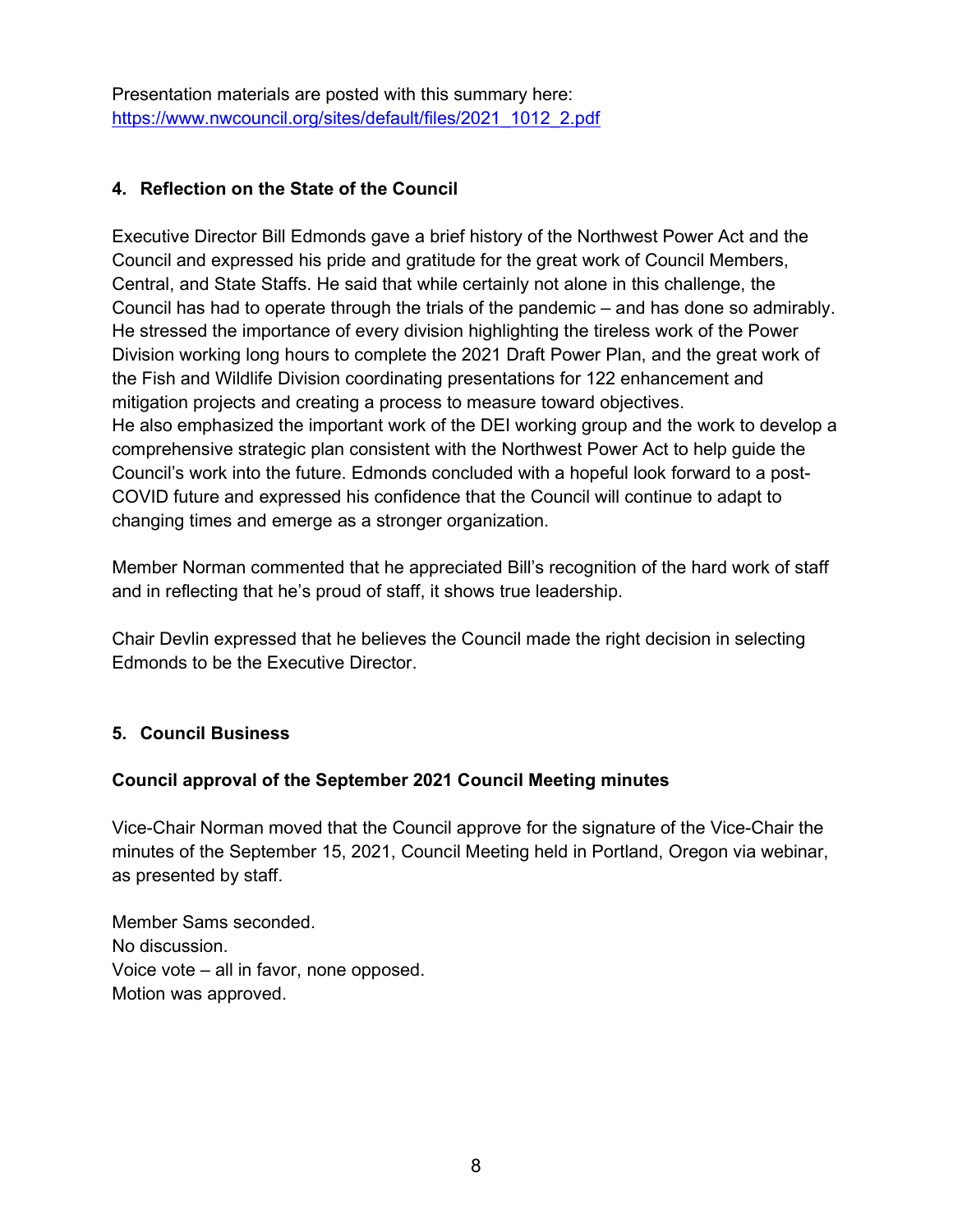# Public Comment

Bryce Yonker runs an organization called Grid Forward that works across the wider region to support the acceleration of advanced grid capabilities and innovation on the electric system. Grid Forward plans to submit comments in writing for the 2021 Draft Northwest Power Plan. He was previously able to cover 4 categorical areas of comments at a public hearing for the Draft Plan. These were:

- The Power Plan should more explicitly evaluate a broader range of resources.
- Meeting the needs of the regional energy demand cannot be analyzed with generation in a silo. Other aspects whether it's markets, transmission, modernization capabilities, and regulatory policy elements need to be considered.
- The advancing set of capabilities of the grid through modernization investments are absolutely critical to meeting both the near and long-term needs of the region, and they would strongly encourage some analysis of that in the plan.
- Insights around the inclusion of resiliency analysis of the plan and emphasizing that it can't be an afterthought looking back at the last year with record breaking heat events, record breaking ice storms, the lingering threat of earthquakes, record breaking wildfires.

What he didn't get to mention at the public hearing:

- He didn't find anything in the Draft Plan on cybersecurity, and this should be embedded in everything.
- At the beginning of the Plan it says, "Looking forward 5 or 6 years, the mix of generating resources within the regional power system will likely see modest changes to this composition." Grid Forward would like clarification on what the "modest changes" might be. For example:
	- $\circ$  Advanced meters are going to be pervasive across the region in that timeframe. How might those be leveraged? What would the impact on the system be?
	- o Distribution automation technologies are becoming more capable. What, in aggregate, would those assets do to the system?
	- o What sort of grid resiliency priorities and threats might implicate modest changes that need to be addressed in the short term?
	- o Markets
	- o Demand side management
	- o Electric vehicle impacts
- They would like to see a more comprehensive demand response recommendation. Grid flexible resources with demand side management capabilities are positioned well to be a cost effective, near term solution to meet the requirements of the Plan.
- They would like to see more than the few paragraphs in the analysis on non-wires alternatives for transmission.
- Misc. Historically the grid was architected and planned by forecasting demand and